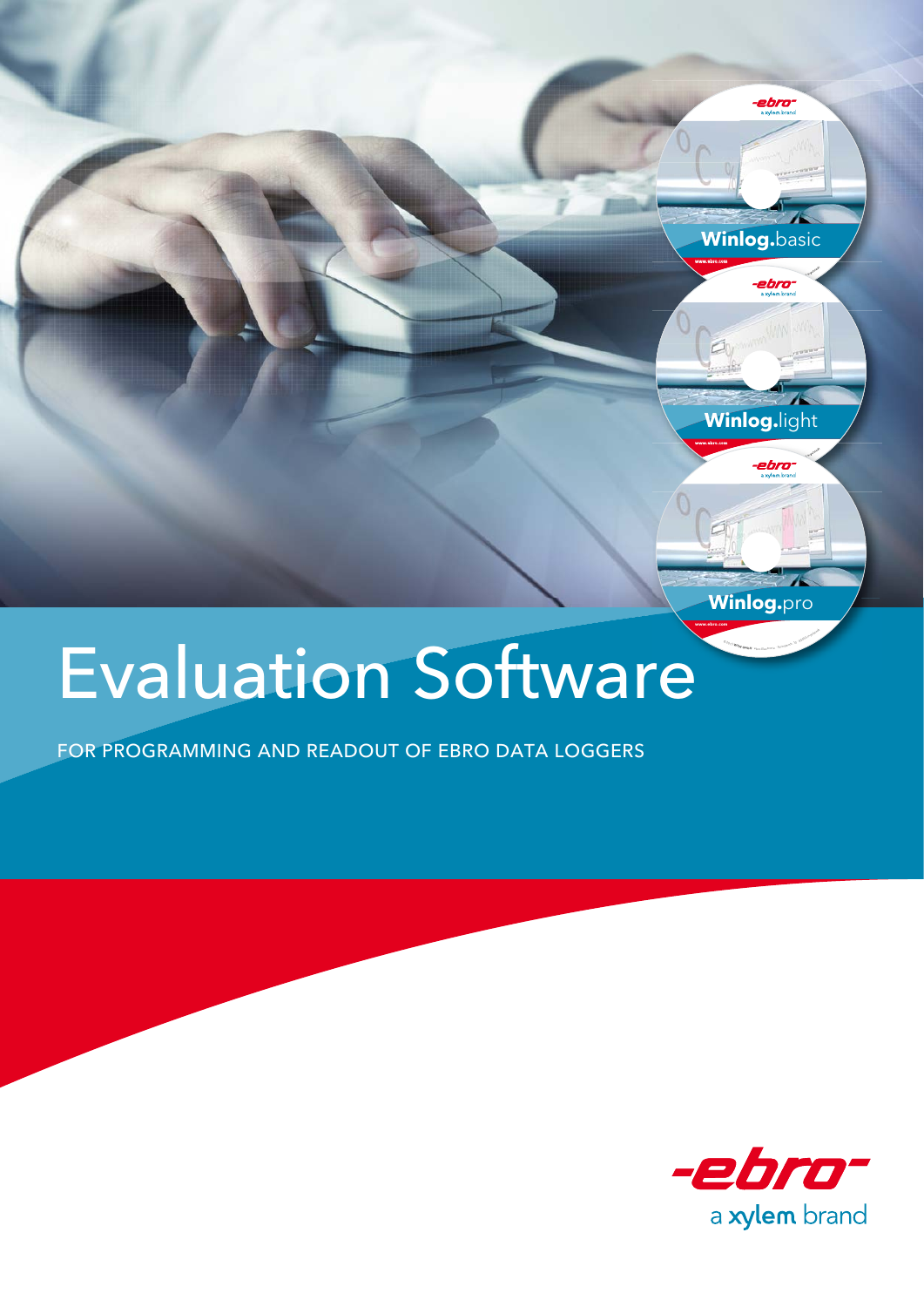# Evaluation Software

## for ebro Data Loggers

For programming and readout of ebro data loggers and for evaluating the measurement values ebro offers three different software versions: the **free Winlog.basic**, the **standard software Winlog.light** and the **professional software Winlog.pro**.

#### Benefits

- Easy installation
- Easy programming of the data loggers, no prior knowledge required
- Extensive and custom report generation
- Suitable for all applications
- Security by compliance with FDA 21 CFR Part 11

#### Extensive Report Generation

The software makes it easy to generate standard and custom reports:

- Compact, one-sided report (1)
- Multi-page, detailed report (2)
- Tabular report with the measurement values (3)
- Insertion of your own company logo possible (4)
- Export data to Microsoft Excel® and PDF (5)
- Integration of pictures and graphics possible (Winlog.pro only) (6)

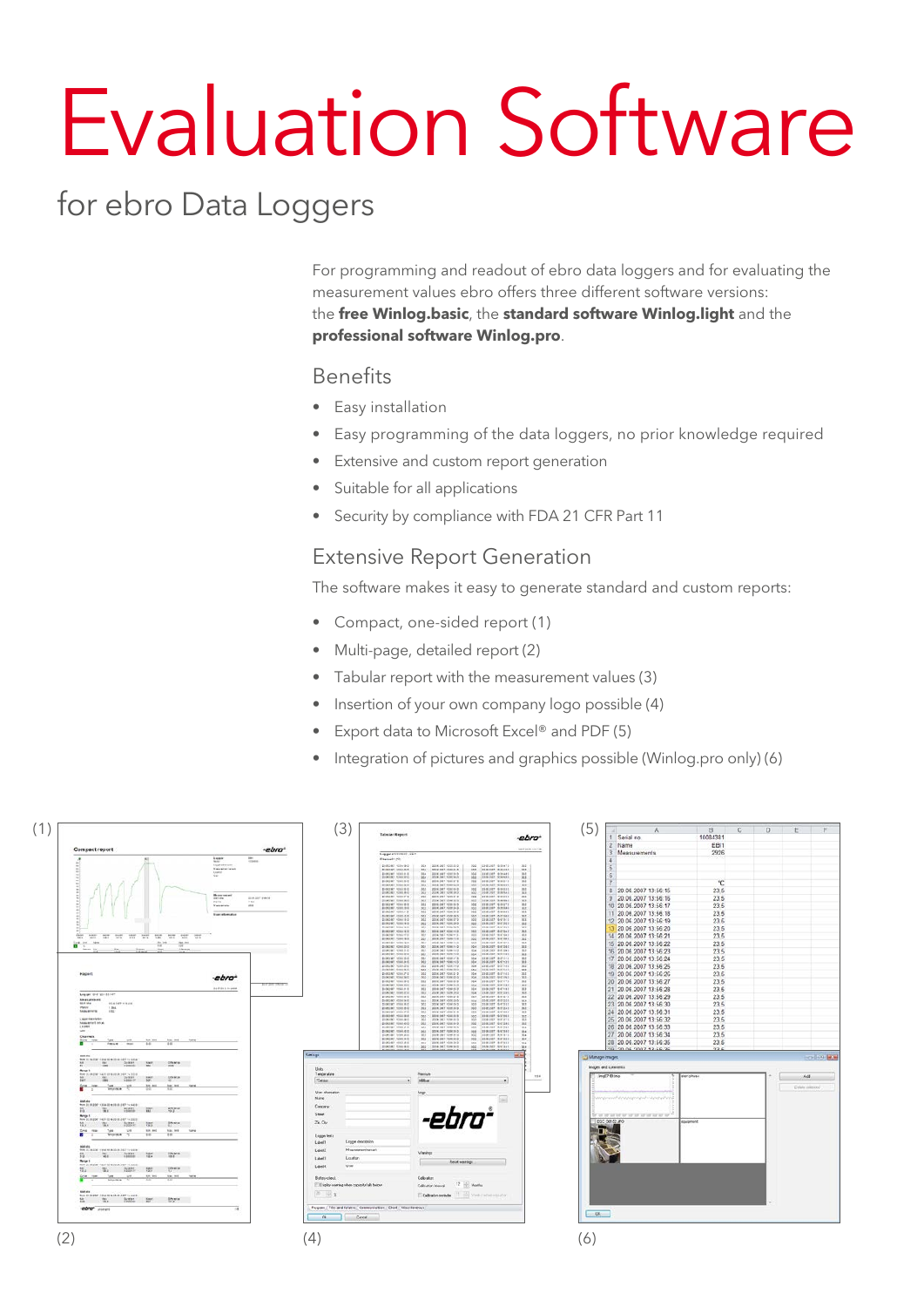

## Of the Software Supported Data Logger Families

The table below shows the software version which can be used to evaluate the individual data logger family:

| <b>EBI 10</b>               |              | $\checkmark$     |   |
|-----------------------------|--------------|------------------|---|
| <b>EBI 11</b>               |              | $\checkmark$     | J |
| <b>EBI 15</b>               |              |                  | J |
| <b>EBI 20</b>               | $\checkmark$ | $\checkmark$     | √ |
| <b>EBI 30</b>               |              |                  | ✔ |
| <b>EBI 40</b>               |              | $\checkmark$     | ✔ |
| <b>EBI 100</b>              |              | $\boldsymbol{J}$ |   |
| EBI 300 / EBI 310 / EBI 330 |              |                  |   |

#### Localized Languages

The software version Winlog.basic, Winlog.light and Winlog.pro are available in the following languages:

- German
- English
- French
- Italian
- Spanish
- Chinese
- Japanese
- Czech
- Swedish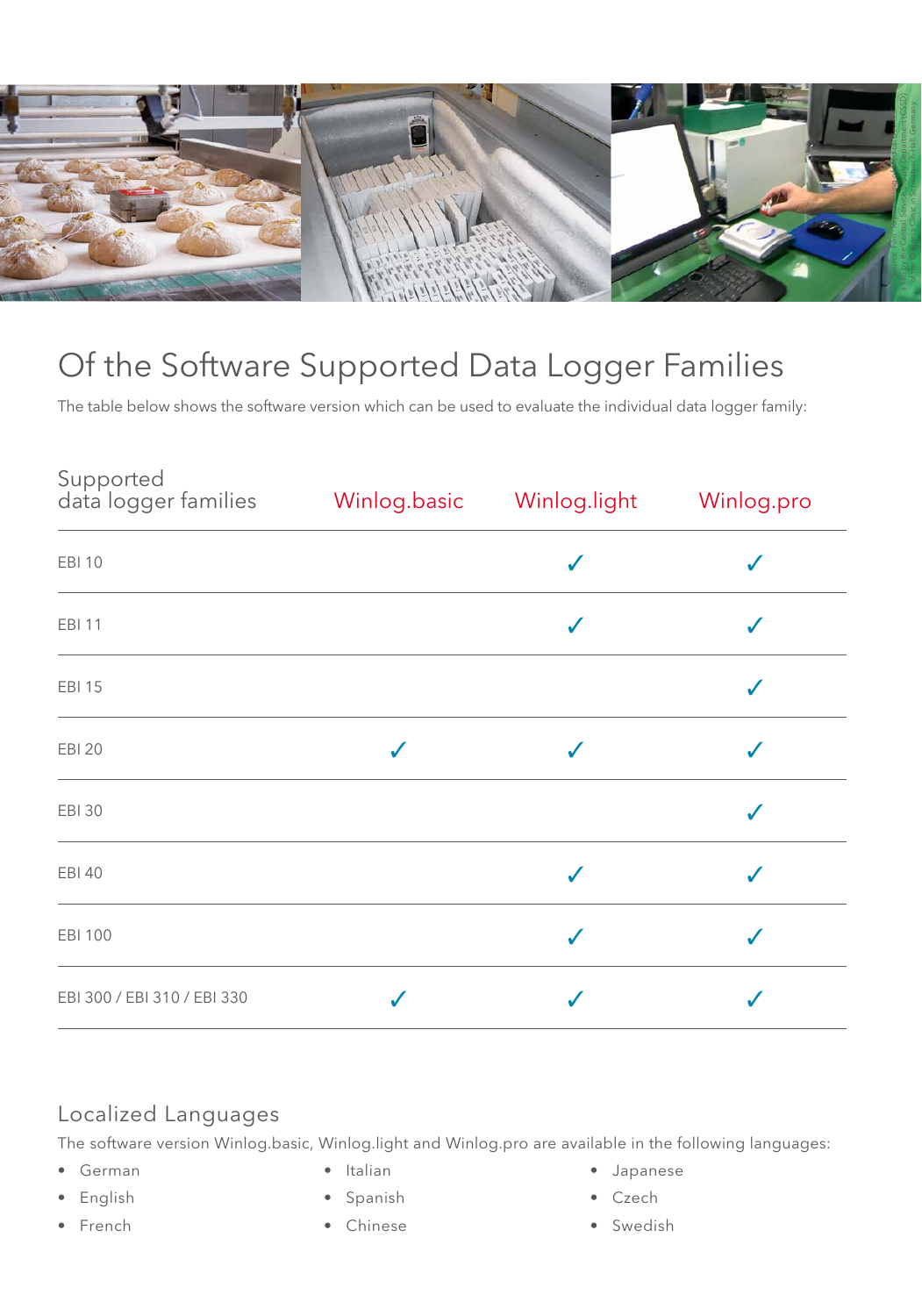## The Different Software Versions at a Glance



#### Winlog.basic

#### The **easy to use, free software**

- User friendly: intuitive and easy to use
- Graphical and numerical display of measurement data
- Protocol print (with printer and computers)
- Scan and enlarge of the measurement data
- Data export to Microsoft® Excel and PDF
- 21 CFR Part 11 functionality as an option



#### Winlog.light

#### The **standard software**

- Contains all the features of Winlog.basic
- Data import from other ebro application programs
- Many standard reports
- Displays statistics on measurement data (e.g. MIN/MAX, mean, standard deviation etc.)
- Creation of configurations possible

### How to order:

| Type         | <b>Description</b>               | Part No.  |
|--------------|----------------------------------|-----------|
| Winlog.basic | Free evaluation software         | 1340-2375 |
| Winlog.light | Standard evaluation software     | 1340-2354 |
| Winlog.pro   | Professional evaluation software | 1340-2355 |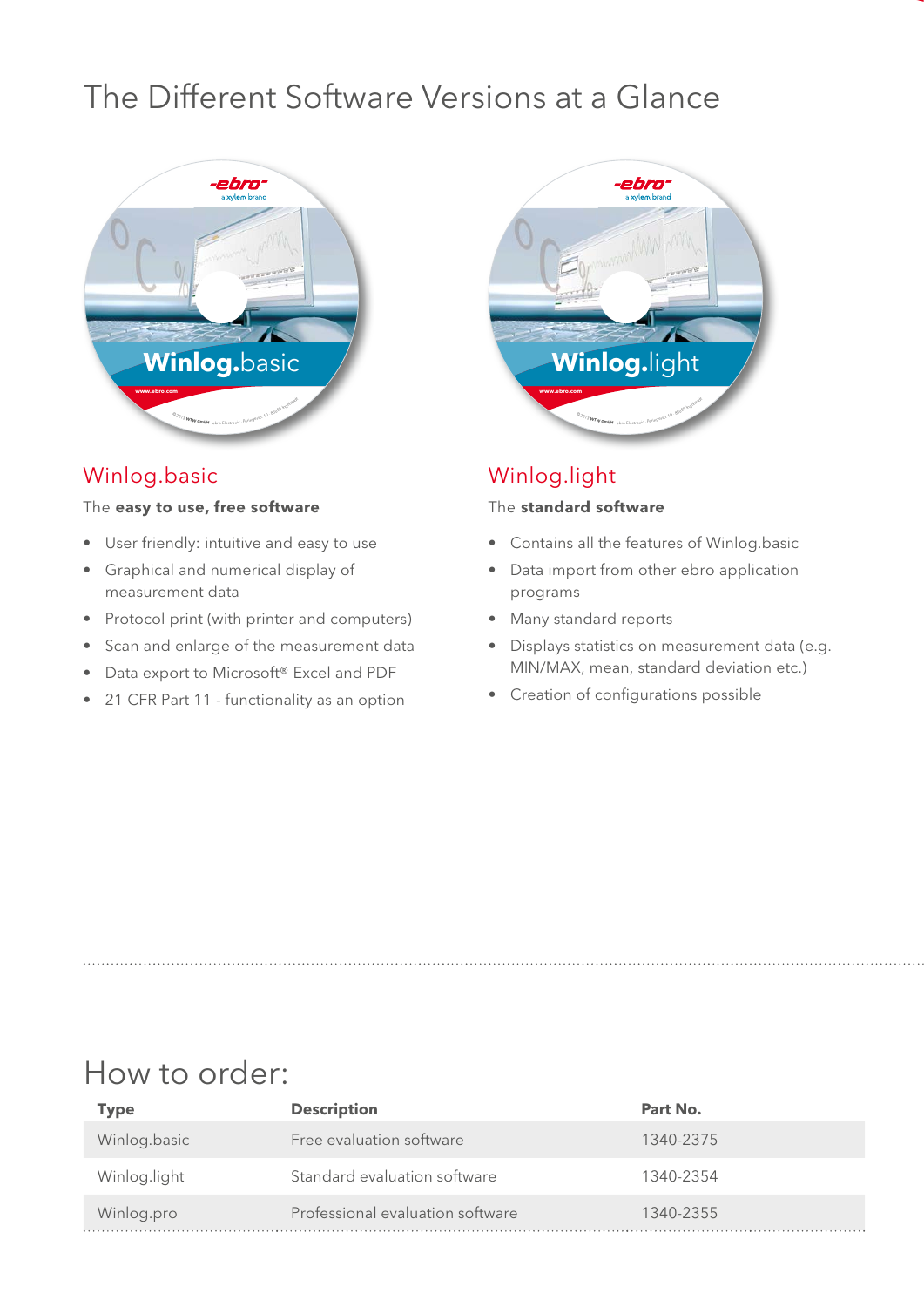#### For more information please contact us at the following telephone number:





#### Winlog.pro

#### The **professional software**

- Contains all the features of Winlog.basic and Winlog.light
- Enables real-time monitoring with wireless data loggers
- Formula editor for calculating the F0-value of the absolute humidity, the PE value etc.
- Display oft the timeline either absolute or relative
- Customized definition of individual areas possible (with their own statistics and calculations)
- Including calibration tool for data loggers
- Integration of pictures and graphics into reports possible
- IQ/OQ documentation optional





## System Requirements

So that the software can run on your computer with any problem, your computer must meet the following requirements:

#### Hardware Requirements:

- At least 1 GHz processor speed
- At least 1 GB working memory
- At least 300 MB free hard disc space
- USB (Universal Serial Bus)

#### Software requirements:

Operating system Microsoft®

- Windows XP
- Windows Vista (32 Bit and 64 Bit)
- Windows 7 (32 Bit and 64 Bit)